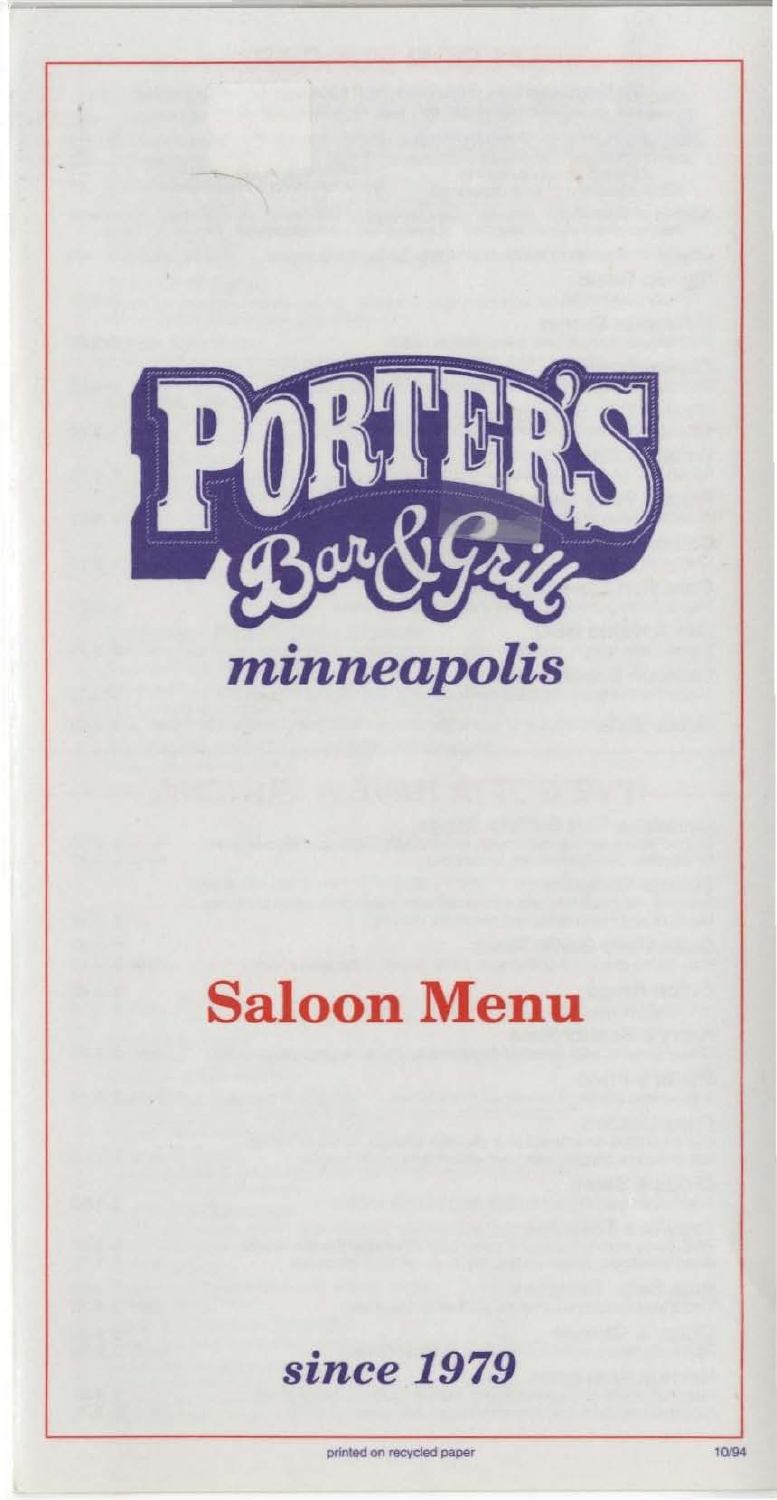### SALOON BURGERS -

|                                                                                                                                                               | Our burgers are lean, charbroiled 'half' pounders served on toasted<br>sesame seed bun with crisp fries and pickle spear.       |                            |                          |
|---------------------------------------------------------------------------------------------------------------------------------------------------------------|---------------------------------------------------------------------------------------------------------------------------------|----------------------------|--------------------------|
| Fries may be substituted with choice of:<br>(Substitutes served with entrees)<br>All fried items cooked in<br>100% cholesterol free canola oil.               | Substitute soup or salad<br>Substitute onion rings<br>Substitute baked potato w/ butter $+$ \$<br>Substitute Harry's Hashbrowns | $+$ \$<br>$+$ \$<br>$+$ \$ | .55<br>.65<br>.75<br>.75 |
| Choice of dressings: Regular - Blue Cheese, 1,000 Island, Oil & Vinegar, Parmesan<br>Peppercorn & Honey Mustard. Low/no fat, no cholesterol - French & Ranch. |                                                                                                                                 |                            |                          |
| Choice of cheese: cheddar, provolone, Swiss or hot pepper.                                                                                                    | Sliced raw onion - n/c                                                                                                          |                            |                          |
| <b>Saloon Basic</b><br>Perfectly unadorned                                                                                                                    |                                                                                                                                 |                            | \$5.25                   |
| <b>California Burger</b><br>With lettuce, tomato and sweet yellow onion                                                                                       |                                                                                                                                 |                            | \$5.45                   |
| Cheeseburger<br>Choice of cheddar, provolone, Swiss or hot pepper cheese                                                                                      |                                                                                                                                 |                            | \$5.45                   |
| <b>Mexico City Stinger</b><br>Topped with sliced jalapenos and hot pepper cheese                                                                              |                                                                                                                                 |                            | \$5,50                   |
| <b>Bacon &amp; Cheeseburger</b><br>Bacon and choice of cheese                                                                                                 |                                                                                                                                 |                            | \$5.75                   |
| <b>Perfect Patty Melt</b><br>Choice of cheese with sauteed onions on grilled pumpernickel                                                                     |                                                                                                                                 |                            | \$5.85                   |
| <b>Calhoun Burger</b><br>Choice of cheese with sauteed mushrooms                                                                                              |                                                                                                                                 |                            | \$5.95                   |
| <b>Canadian Cheeseburger</b><br>Topped with Canadian bacon and choice of cheese                                                                               |                                                                                                                                 |                            | \$5.95                   |
| <b>San Antonio BBQ</b><br>Topped with bacon, choice of cheese and steamy BBQ sauce                                                                            |                                                                                                                                 |                            | \$6.15                   |
| <b>Calhoun Bacon Burger</b><br>Topped with bacon, sauteed mushrooms and choice of cheese                                                                      |                                                                                                                                 |                            | \$6.25                   |
| Texas Style - choice of any of the above with 12 oz. hand pattied beef $+ $ 2.00$                                                                             |                                                                                                                                 |                            |                          |

## I'VE GOTTA HAVE A MUNCHIE -

#### Louisiana Red Buffalo Wings

| Luuisiana neu Dunalu Wings<br>Dipped in our special red sauce, served with celery and blue cheese<br>for dipping. Available x, xx, or xxx hot                | solo \$ 3.35 | \$6.50 |  |
|--------------------------------------------------------------------------------------------------------------------------------------------------------------|--------------|--------|--|
| <b>Shrimp Tempura</b><br>Six deep fried butterfly shrimp served with celery with sides of Honey<br>Mustard and Firecracker red sauce for dipping             |              | \$6.95 |  |
| <b>Gotta Have Garlic Toast</b><br>Four slices of garlic toast covered with baked parmesan cheese                                                             | solo \$ 2.15 | \$4.25 |  |
| <b>Onion Rings</b><br>Hot crispy onion rings, deep fried golden brown                                                                                        | solo \$ 2.00 | \$3.95 |  |
| <b>Harry's Hashbrowns</b><br>Crispy browns, with sweet chile peppers, jalapenos and diced onions                                                             | solo \$ 2.25 |        |  |
| <b>Porter's Fries</b><br>A generous platter of seasoned French fries                                                                                         | solo \$ 1.65 |        |  |
| <b>Fries Loaded</b><br>Our crisp fries smothered with cheddar cheese, diced tomatoes,<br>bits of bacon, topped with sour cream and green onions              | solo \$4.95  |        |  |
| <b>Chips &amp; Salsa</b><br>A generous serving of handcut crispy tortilla chips                                                                              |              | \$1.50 |  |
| <b>Taquito's Tostadas</b><br>Two crispy corn tortillas with spicy beef, cheddar cheese, lettuce,<br>diced tomatoes, green onions, black olives and jalapenos | solo \$ 1.95 | \$3.85 |  |
| <b>Baja Bean Tostadas</b><br>Two tostadas layered with refried beans (no meat)                                                                               | solo \$ 1.75 | \$3.25 |  |
| <b>Chips &amp; Cheese</b><br>Handcut chips topped with melted cheddar cheese                                                                                 | solo \$ 2.75 | \$5.25 |  |
| <b>Nachos Supremos</b><br>Handcut tortilla chips topped with melted cheddar, black olives,<br>jalapenos, diced tomatoes, sour cream and green onions         | solo \$ 3.75 | \$6.45 |  |
|                                                                                                                                                              |              |        |  |

| All our salads are served in a crispy flour tortilla shell which is fried in 100%<br>cholesterol free canola oil with choice of dressing (unless specified different). |        |
|------------------------------------------------------------------------------------------------------------------------------------------------------------------------|--------|
| Choice of dressings: Regular - Blue Cheese, 1,000 Island, Oil & Vinegar, Parmesan<br>Peppercom &, Honey Mustard. Low/no fat, no cholesterol - French & Ranch.          |        |
| <b>Soup &amp; Salad Combo</b><br>Our garden salad in a deep fried tortilla bowl served with a cup of<br>soup d'jour. Yes, you may eat the bowl (don't eat the cup)     | \$4.65 |
| Garden Salad<br>A variety of garden greens and mixed veggies                                                                                                           | \$3.65 |
| <b>Taco Chili Salad</b><br>Mixed greens with tomato, olives, green peppers and chili topped<br>with cheddar, sour cream and green onion                                | \$5.45 |
| Cajun Chicken<br>Strips of charbroiled cajun spiced chicken breast on a bed of mixed<br>greens with a side of honey mustard dressing                                   | \$6.25 |
| <b>Chicken Ceasar</b><br>Romaine lettuce tossed with creamy parmesan dressing topped<br>with grilled strips of chicken breast                                          | \$6.35 |
| <b>Chef's Salad</b><br>Mixed greens with strips of cheddar and Swiss cheese, thin sliced<br>turkey, ham, tomatoes and hard boiled egg                                  | \$6.45 |

#### **SOUPS**

| <b>Tuesday - Bubbly Beer Cheese</b>                                                                                                                 | 8 oz.<br>Cup | 12 oz.<br><b>Bowl</b> |  |
|-----------------------------------------------------------------------------------------------------------------------------------------------------|--------------|-----------------------|--|
| Homemade from scratch with malt barley beer and<br>garnished with fresh popped popcorn since 1981                                                   |              | $$1.95$ $$2.75$       |  |
| Friday/Saturday - Select Seafood Chowder<br>Homemade from scratch with baby shrimp, clams and<br>other choice ingredients - our favorite since 1981 |              | $$2.25$ $$3.25$       |  |
| Sunday/Monday/Wednesday/Thursday<br>Soup d'jour, chef's choice                                                                                      |              | \$1.50 \$2.50         |  |

#### DESSERTS --

Chef's choice, check with your server for today's delight.

## SUNDAY BRUNCH-

Served open (noonish) to 3:00 pm. All served with wholewheat Texas toast and Harry's Hashbrowns (except Huevos Mexicanos) Bacon & Eggs<br>Five slices of crispy bacon and three scrambled eggs topped with shredded cheddar cheese S 4.95 Canadian Bacon & EQgs Thick sliced grilled Canadian bacon and three scrambled eggs topped with shredded cheddar cheese  $$ 5.25$ Steak & Eggs<br>6 oz. charbroiled sirloin with three scrambled eggs topped with shredded cheddar cheese \$ 7.25 Sante Fe Omelette<br>Three egg omelette filled with cheddar cheese and topped with sour  $\epsilon$  cream and green onions with a side of salsa  $\epsilon$  5 4.50 The Denver Three egg omelette tilled with onions, peppers, diced ham and cheddar cheese \$ 4.95 Ham & Cheese Omelette Three egg omelette loaded with diced ham and cheddar cheese \$ 5.25 Huevos Mexicanos Flour tortilla filled with refried beans, scrambled eggs and cheddar cheese, on a bed of lettuce with tomatoes, olives, and jalapenos. Topped with chili, cheddar cheese, sour cream and green onions with a side of salsa \$ 5.95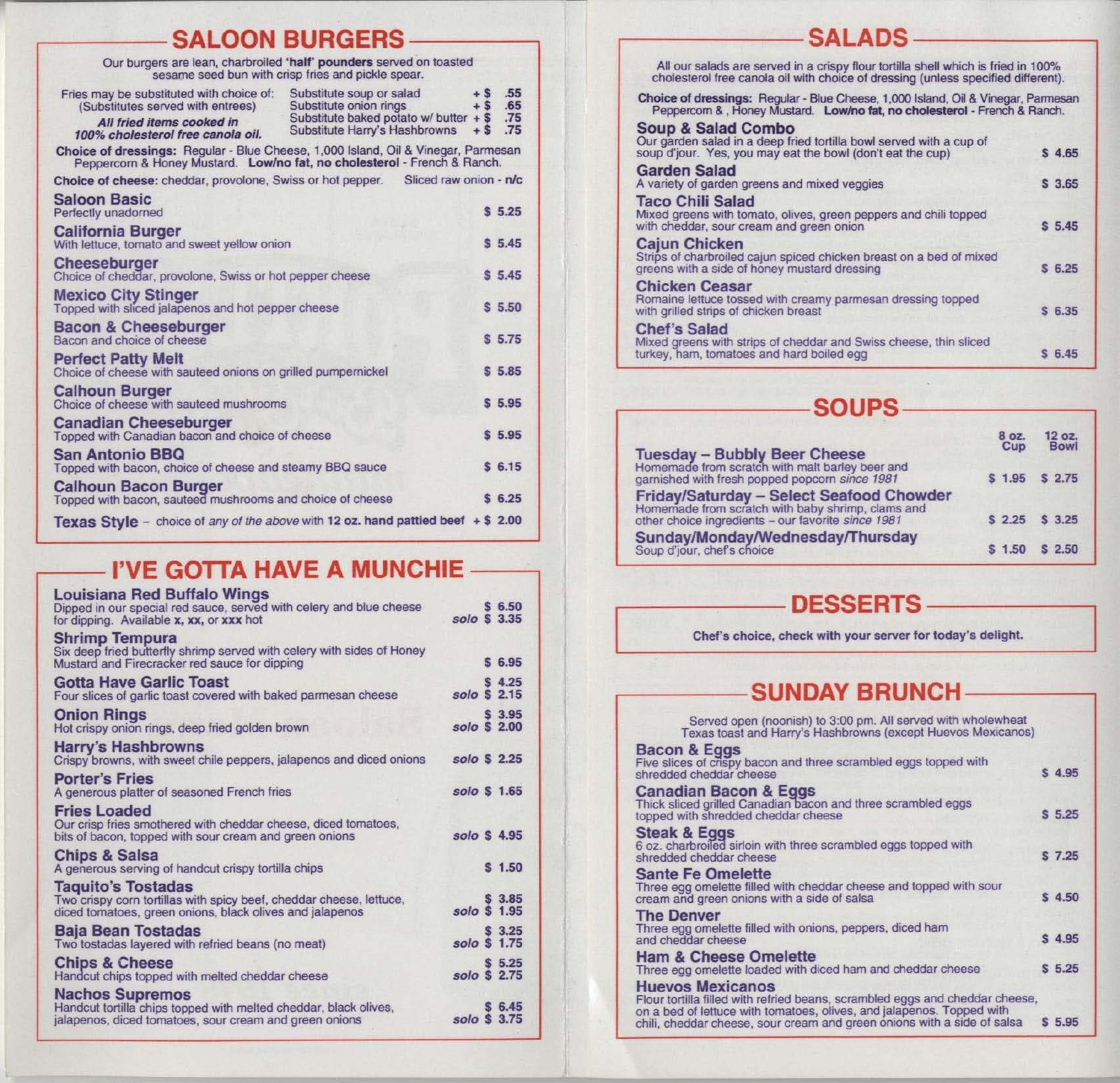## SALOON BURGERS

|                                                                                                                                                              | -UUITUUILUEILU                                                                                                                  |                                                  |
|--------------------------------------------------------------------------------------------------------------------------------------------------------------|---------------------------------------------------------------------------------------------------------------------------------|--------------------------------------------------|
| Our burgers are lean, charbroiled 'half' pounders served on toasted<br>sesame seed bun with crisp fries and pickle spear.                                    |                                                                                                                                 |                                                  |
| Fries may be substituted with choice of:<br>(Substitutes served with entrees)<br>All fried items cooked in<br>100% cholesterol free canola oil.              | Substitute soup or salad<br>Substitute onion rings<br>Substitute baked potato w/ butter $+$ \$<br>Substitute Harry's Hashbrowns | $+$ S<br>.55<br>.65<br>$+$ \$<br>.75<br>$+5$ .75 |
| Choice of dressings: Regular - Blue Cheese, 1,000 Island, Oil & Vinegar, Parmesan<br>Peppercom & Honey Mustard. Low/no fat, no cholesterol - French & Ranch. |                                                                                                                                 |                                                  |
| <b>Choice of cheese:</b> cheddar, provolone, Swiss or hot pepper. Sliced raw onion - n/c                                                                     |                                                                                                                                 |                                                  |
| <b>Saloon Basic</b><br>Perfectly unadorned                                                                                                                   |                                                                                                                                 | \$5.25                                           |
| <b>California Burger</b><br>With lettuce, tomato and sweet yellow onion                                                                                      |                                                                                                                                 | \$5.45                                           |
| Cheeseburger<br>Choice of cheddar, provolone, Swiss or hot pepper cheese                                                                                     |                                                                                                                                 | \$5.45                                           |
| <b>Mexico City Stinger</b><br>Topped with sliced jalapenos and hot pepper cheese                                                                             |                                                                                                                                 | \$5.50                                           |
| Bacon & Cheeseburger<br>Bacon and choice of cheese                                                                                                           |                                                                                                                                 | \$5.75                                           |
| <b>Perfect Patty Melt</b><br>Choice of cheese with sauteed onions on grilled pumpernickel                                                                    |                                                                                                                                 | \$5.85                                           |
| <b>Calhoun Burger</b><br>Choice of cheese with sauteed mushrooms                                                                                             |                                                                                                                                 | \$5.95                                           |
| <b>Canadian Cheeseburger</b><br>Topped with Canadian bacon and choice of cheese                                                                              |                                                                                                                                 | \$5.95                                           |
| <b>San Antonio BBQ</b><br>Topped with bacon, choice of cheese and steamy BBQ sauce                                                                           |                                                                                                                                 | \$6.15                                           |
| <b>Calhoun Bacon Burger</b><br>Topped with bacon, sauteed mushrooms and choice of cheese                                                                     |                                                                                                                                 | \$6.25                                           |
| Texas Style - choice of any of the above with 12 oz. hand pattied beef $+$ \$ 2.00                                                                           |                                                                                                                                 |                                                  |

## I'VE GOTTA HAVE A MUNCHIE -

| <b>Louisiana Red Buffalo Wings</b><br>Dipped in our special red sauce, served with celery and blue cheese<br>for dipping. Available x, xx, or xxx hot        | solo \$ 3.35 | \$6.50 |  |
|--------------------------------------------------------------------------------------------------------------------------------------------------------------|--------------|--------|--|
| <b>Shrimp Tempura</b><br>Six deep fried butterfly shrimp served with celery with sides of Honey<br>Mustard and Firecracker red sauce for dipping             |              | \$6.95 |  |
| <b>Gotta Have Garlic Toast</b><br>Four slices of garlic toast covered with baked parmesan cheese                                                             | solo \$ 2.15 | \$4.25 |  |
| <b>Onion Rings</b><br>Hot crispy onion rings, deep fried golden brown                                                                                        | solo \$ 2.00 | \$3.95 |  |
| <b>Harry's Hashbrowns</b><br>Crispy browns, with sweet chile peppers, jalapenos and diced onions                                                             | solo \$ 2.25 |        |  |
| <b>Porter's Fries</b><br>A generous platter of seasoned French fries                                                                                         | solo \$ 1.65 |        |  |
| <b>Fries Loaded</b><br>Our crisp fries smothered with cheddar cheese, diced tomatoes,<br>bits of bacon, topped with sour cream and green onions              | solo \$4.95  |        |  |
| <b>Chips &amp; Salsa</b><br>A generous serving of handcut crispy tortilla chips                                                                              |              | \$1.50 |  |
| <b>Taquito's Tostadas</b><br>Two crispy corn tortillas with spicy beef, cheddar cheese, lettuce,<br>diced tomatoes, green onions, black olives and jalapenos | solo \$ 1.95 | \$3.85 |  |
| Baja Bean Tostadas<br>Two tostadas layered with refried beans (no meat)                                                                                      | solo \$ 1.75 | \$3.25 |  |
| <b>Chips &amp; Cheese</b><br>Handcut chips topped with melted cheddar cheese                                                                                 | solo \$ 2.75 | \$5.25 |  |
| <b>Nachos Supremos</b><br>Handcut tortilla chips topped with melted cheddar, black olives,<br>jalapenos, diced tomatoes, sour cream and green onions         | solo \$ 3.75 | \$6.45 |  |
|                                                                                                                                                              |              |        |  |

## **SALOON DINNERS**

| All saloon dinners are served with choice of soup or side garden salad,<br>large baked potato or Harry's Hashbrowns and wholewheat Texas toast.                                      |         |
|--------------------------------------------------------------------------------------------------------------------------------------------------------------------------------------|---------|
| <b>Porter's Porterhouse</b><br>20 oz. choice porterhouse steak, charbroiled to perfection                                                                                            | \$18.95 |
| <b>Sirloin Sizzler</b><br>12 oz. charbroiled sirloin steak topped with sauteed mushrooms                                                                                             | \$12.95 |
| <b>Sirloin Filet Sizzler</b><br>8 oz. charbroiled filet topped with sauteed mushrooms and onion ring garnish                                                                         | \$10.95 |
| <b>Southwest Sizzler</b><br>12 oz. charbroiled hand pattied ground beef topped with melted pepper<br>and provolone cheese, sauteed mushrooms, served with Texas toast points         | \$8.95  |
| <b>Calhoun Chicken Dinner</b><br>Charbroiled 6 oz. boneless/skinless chicken breast, topped with bacon,<br>sauteed mushrooms and choice of cheese                                    | \$9.95  |
| <b>Double Calhoun Chicken Dinner</b><br>Two 6 oz. charbroiled chicken breast topped with bacon, sauteed<br>mushrooms and choice of cheese                                            | \$12.95 |
| <b>Steak &amp; Shrimp</b><br>Charbroiled 8 oz. sizzling sirloin topped with sauteed mushrooms with five<br>lightly breaded deep fried tempura shrimp served with honey mustard sauce | \$14.95 |
| Prime Rib Au Jus<br>Two 6 oz. slices of juicy prime on wholewheat Texas toast with hot au jus<br>(not served rare), horseradish on request                                           | \$14.95 |

#### **I EX MEX DINNERS**

| All topped with sour cream and green onions and served with side of salsa.                                                                                                                                                                    |                    |
|-----------------------------------------------------------------------------------------------------------------------------------------------------------------------------------------------------------------------------------------------|--------------------|
| Rio Grande Chili Burrito<br>Four tortilla with spicy beef on a bed of lettuce with tomatoes, black olives<br>ind jalapenos; topped with chili and shredded cheddar cheese<br>Iso available 'chimichanga' style, deep fried golden brown. Ask! | $$6.75$<br>$$6.95$ |
| <b>Baja Bean Burrito</b><br>Our Rio Grande with refried beans and shredded cheddar cheese                                                                                                                                                     | \$6.25             |
| Eincinita Enchiladas<br>Three corn tortillas filled with spicy beef, smothered with melted<br>heddar cheese and served with refried beans                                                                                                     | \$7.45             |
| Chicken & Bean Burrito<br>Our Rio Grande loaded with refried beans, strips of charbroiled chicken<br>reast and shredded cheddar cheese<br>Mso available 'chimichanga' style, deep fried golden brown. Ask!                                    | S 7.75<br>S 7.95   |
|                                                                                                                                                                                                                                               |                    |

## **CHAMPIONSHIP CHILI**

In 1978 over 30,000 chili lovers crowned Nevada Annie the World Champ. We season<br>her recipe to perfection, add jalapenos, celery, onions, garlic, ground beef plus other<br>special ingredients, making this *no bean chili* one

| Nevada Annie's Championship Chili                               |                    |
|-----------------------------------------------------------------|--------------------|
| Steamy chili served in a deep fried flour tortilla bowl, topped | 14 oz. bowl \$4.75 |
| with shredded cheddar, sour cream and green onions              | 8 oz. cup \$ 3.35  |

## **HOT SPUDS**

| All served with soup or salad plus a side of sour cream with green onions and<br>topped with choice of cheddar, provolone, Swiss or hot pepper cheese. |        |
|--------------------------------------------------------------------------------------------------------------------------------------------------------|--------|
| <b>Spud Melt</b><br>The basic with choice of cheddar, provolone, Swiss or pepper cheese                                                                | \$4.25 |
| <b>Spuds Supremos</b><br>Topped with black olives, sliced jalapenos and diced tomatoes                                                                 | \$4.75 |
| <b>Spud Veggie Sautee</b><br>Topped with sauteed mushrooms, sweet onion, green peppers and tomatoes                                                    | \$4.85 |
| Spuds a la Chili<br>Topped with cheese and 4 oz. of steamy Nevada Annie's Championship Chili                                                           | \$5.25 |

Fries may<br>(Substit  $All$ 100% cho

**Souths** 6 oz. char platter with

**Prime F** Juicy 6 oz<br>(not serve

Cajun F<br>Our prime **Philly C**<br>Sliced bee

melted Sv **BBQ Be** Thin slice and melte

French Sliced bee

Veggie<br>Sliced who green pep

**Texas** I **Five slices Great C** 

**Grilled Te** plus green Porter's Beef, turk

Texas. Ho **Hot Pas** Hot pastra

Reuber The class pastrami

Californ 6 oz. deep sesame s

Dagwood<br>Turkey, ha

All are 6 served wit Fries may (Substit

 $All$ 100% cho Californ

Lettuce, to **Monter** 

With choic Grilled Cajun styl

Calhou Choice of

**Chicker** Topped w

**Chicker** Bacon, let

> San An Topped w

## **SALOON SANDWICHES**

|                                                                                                                          | All sandwiches served with crisp fries and pickle spear                                                                        |                         |                          |  |
|--------------------------------------------------------------------------------------------------------------------------|--------------------------------------------------------------------------------------------------------------------------------|-------------------------|--------------------------|--|
| be substituted w/ choice of:<br>utes served with entrees)<br>ried items cooked in<br>plesterol free canola oil.          | Substitute soup or salad<br>Substitute onion ring<br>Substitute baked potato w/ butter $+$ \$<br>Substitute Harry's Hashbrowns | $+ S$<br>$+$ S<br>$+ S$ | .55<br>.65<br>.75<br>.75 |  |
| ide Sizzler<br>h wholewheat Texas toast points                                                                           | broiled steak topped with sauteed mushrooms on a sizzling                                                                      |                         | $S$ 7.15                 |  |
| ₹ib                                                                                                                      | slice of prime on wholewheat Texas toast with hot au jus                                                                       |                         |                          |  |
| ed rare), horseradish on request<br>Prime Rib                                                                            |                                                                                                                                |                         | $S$ 7.25                 |  |
| heese Steak                                                                                                              | rib cajun style with choice of cheese and sauteed onions                                                                       |                         | S 7.45                   |  |
| ef, sauteed green peppers, onions and mushrooms with<br>viss cheese on toasted hoagie bun                                |                                                                                                                                |                         | \$6.25                   |  |
| eef<br>d cheddar cheese on toasted hoagie bun                                                                            | d beef layered with tangy BBQ sauce, sauteed mushrooms                                                                         |                         | \$5.95                   |  |
| Dip                                                                                                                      | ef on hoagie bun with hot au jus and horseradish on request                                                                    |                         | \$5.45                   |  |
| <b>Melt</b>                                                                                                              | olewheat Texas toast with lettuce, sauteed mushrooms, onions,<br>opers, tomatoes, and choice of cheese. Side of honey mustard  |                         | \$4.75                   |  |
| 3LT                                                                                                                      | s of bacon with lettuce and tomato on wholewheat Texas toast                                                                   |                         | \$4.50                   |  |
| <b>Strilled Cheese</b><br>n onions and sliced tomatoes with side of honey mustard                                        | xas wholewheat with melted cheddar and choice of 2nd cheese.                                                                   |                         | \$4.75                   |  |
| s Deli<br>ey, or ham with lettuce, tomato and onion on wholewheat<br>of or cold with choice of cheese with honey mustard |                                                                                                                                |                         | \$5.45                   |  |
| strami<br>ami with melted pepper cheese on toasted pumpernickel                                                          |                                                                                                                                |                         | \$5.95                   |  |
| Porter<br>and grilled pumpernickel instead of corned beef and rye                                                        | ic with Swiss, kraut, 1,000 Island, except Mr. Porter enjoys                                                                   |                         | \$6.25                   |  |
| hia Whaler<br>o fried cod with lettuce, tomato and onion on toasted                                                      | eed bun with lemon wedges and a side of mayo on request                                                                        |                         | \$6.45                   |  |
| od's Delight<br>er cheese on toasted French bread with honey mustard                                                     | am, bacon, onion, tomato, lettuce, Swiss, cheddar, provolone,                                                                  |                         | \$6.75                   |  |

## **SALOON CHICKEN-**

|                                                                                    | i oz. charbroiled skinless/boneless breast on toasted sesame seed bun<br>h crisp fries and pickle spear. Side of honey mustard sauce on request, n/c. |                 |                   |
|------------------------------------------------------------------------------------|-------------------------------------------------------------------------------------------------------------------------------------------------------|-----------------|-------------------|
| be substituted w/ choice of: Substitute soup or salad<br>utes served with entrees) | Substitute onion rings<br>Substitute baked potato w/ butter $+$ \$                                                                                    | $+$ \$<br>$+$ S | .55<br>.65<br>.75 |
| fried items cooked in<br>plesterol free canola oil.                                | Substitute Harry's Hashbrowns + \$                                                                                                                    |                 | .75               |
| hia Chicken<br>omato, sweet yellow onion with mayo on request                      |                                                                                                                                                       |                 | \$5.75            |
| ey Chicken<br>ce of cheddar, provolone, Swiss or hot pepper cheese                 |                                                                                                                                                       |                 | \$5.85            |
| Cajun                                                                              | e with lettuce, tomato, and onion on grilled Texas wholewheat                                                                                         |                 | \$5.95            |
| n Chicken<br>cheese with sauteed mushrooms                                         |                                                                                                                                                       |                 | \$6.15            |
| n Cordon Bleu<br>ith thin sliced ham and melted Swiss cheese                       |                                                                                                                                                       |                 | \$6.25            |
| n Clubhouse<br>tuce, tomato, choice of cheese on Texas wholewheat                  |                                                                                                                                                       |                 | \$6.35            |
| tonio Chicken<br>ith bacon, choice of cheese and steamy BBQ sauce                  |                                                                                                                                                       |                 | \$6.45            |
|                                                                                    |                                                                                                                                                       |                 |                   |